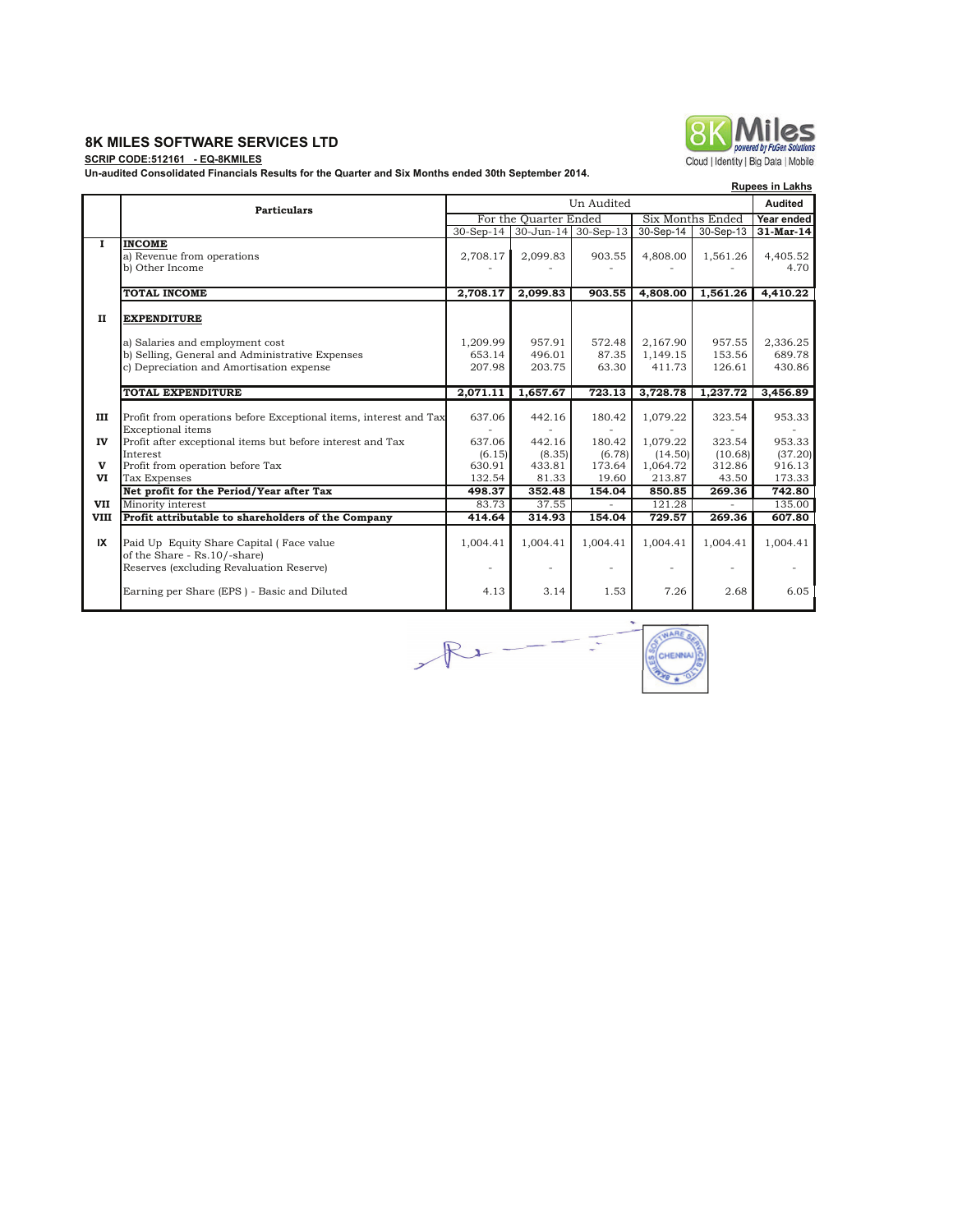### **8K MILES SOFTWARE SERVICES LTD**

**SCRIP CODE:512161 - EQ-8KMILES Un-audited Standalone Financials Results for the Quarter and Six Months ended 30th September 2014.**

|               |                                                                                                                                                                                                                                         | <b>Rupees in Lakhs</b>           |                                  |                                 |                                    |                                  |                                    |
|---------------|-----------------------------------------------------------------------------------------------------------------------------------------------------------------------------------------------------------------------------------------|----------------------------------|----------------------------------|---------------------------------|------------------------------------|----------------------------------|------------------------------------|
|               | Un Audited<br><b>Particulars</b>                                                                                                                                                                                                        |                                  |                                  |                                 |                                    |                                  |                                    |
|               |                                                                                                                                                                                                                                         |                                  | For the Quarter Ended            |                                 |                                    | Six Months Ended                 | Year ended                         |
|               |                                                                                                                                                                                                                                         |                                  | 30-Sep-14 30-Jun-14              | $30-Sep-13$                     | 30-Sep-14                          | 30-Sep-13                        | 31-Mar-14                          |
| 1             | <b>INCOME</b><br>a) Revenue from operations<br>b) Other Income                                                                                                                                                                          | 319.45                           | 249.98                           | 104.70                          | 569.43                             | 196.40                           | 722.11                             |
|               | <b>TOTAL INCOME</b>                                                                                                                                                                                                                     | 319.45                           | 249.98                           | 104.70                          | 569.43                             | 196.40                           | 722.11                             |
|               |                                                                                                                                                                                                                                         |                                  |                                  |                                 |                                    |                                  |                                    |
| п             | <b>EXPENDITURE</b>                                                                                                                                                                                                                      |                                  |                                  |                                 |                                    |                                  |                                    |
|               | a) Salaries and employment cost<br>b) Selling, General and Administrative Expenses<br>c) Depreciation and Amortisation expense                                                                                                          | 142.92<br>41.25<br>107.47        | 99.71<br>16.81<br>107.47         | 77.96<br>15.12<br>1.10          | 242.63<br>58.06<br>214.94          | 145.82<br>29.21<br>2.20          | 389.27<br>57.60<br>184.19          |
|               | <b>TOTAL EXPENDITURE</b>                                                                                                                                                                                                                | 291.64                           | 223.99                           | 94.18                           | 515.63                             | 177.23                           | 631.06                             |
| ш             | Profit from operations before Exceptional items, interest and Tax<br><b>Exceptional</b> items                                                                                                                                           | 27.81                            | 25.99                            | 10.52                           | 53.80                              | 19.17                            | 91.05                              |
| IV<br>v<br>VI | Profit after exceptional items but before interest and Tax<br>Interest<br>Profit from operation before Tax<br><b>Tax Expenses</b>                                                                                                       | 27.81<br>(6.15)<br>21.66<br>6.50 | 25.99<br>(8.35)<br>17.64<br>5.29 | 10.52<br>(4.13)<br>6.39<br>1.93 | 53.80<br>(14.50)<br>39.30<br>11.79 | 19.17<br>(7.94)<br>11.23<br>3.40 | 91.05<br>(38.55)<br>52.50<br>43.49 |
|               | Net profit for the Period/Year after Tax                                                                                                                                                                                                | 15.16                            | 12.35                            | 4.46                            | 27.51                              | 7.83                             | 9.01                               |
|               |                                                                                                                                                                                                                                         |                                  |                                  |                                 |                                    |                                  |                                    |
| VII           | Paid Up Equity Share Capital (Face value<br>of the Share - Rs.10/-share)<br>Reserves (excluding Revaluation Reserve)                                                                                                                    | 1,004.41                         | 1,004.41<br>ä,                   | 1,004.41                        | 1,004.41                           | 1,004.41                         | 1,004.41                           |
|               | Earning per Share (EPS) - Basic and Diluted                                                                                                                                                                                             | 0.15                             | 0.12                             | 0.04                            | 0.27                               | 0.08                             | 0.09                               |
| VIII<br>IX    | Public Share Holding<br>-Number of Shares<br>.-Percentage of shareholding<br>Promotors and Promotors Group                                                                                                                              | 3,387,167<br>33.72               | 3,387,167<br>33.72               | 3,387,167<br>33.72              | 3,387,167<br>33.72                 | 3,387,167<br>33.72               | 3,387,167<br>33.72                 |
|               | Share Holding<br>a) Pledge/ Encumbered<br>-Number of Shares<br>-Percentage of Shares(as a % age of total<br>Share holding of promotor and promotor group)<br>-Percentage of Shares(as a % age of total<br>Share capital of the company) | ٠                                | $\overline{a}$<br>÷.             | 3,561,645<br>53.50              |                                    | 3,561,645<br>53.50               | 3,561,645<br>53.50                 |
|               | b) Non - Encumbered<br>-Number of Shares<br>-Percentage of Shares(as a % age of total                                                                                                                                                   | 6,656,935<br>100.00              | 6,656,935<br>100.00              | 3,095,290<br>46.50              | 6,656,935<br>100.00                | 3,095,290<br>46.50               | 3,095,290<br>46.50                 |
|               | Share holding of promotor and promotor group)<br>-Percentage of Shares(as a % age of total<br>Share capital of the company)                                                                                                             | 66.28                            | 66.28                            | 30.82                           | 66.28                              | 30.82                            | 30.82                              |
| x             | <b>INVESTORS COMPLAINTS</b>                                                                                                                                                                                                             |                                  |                                  |                                 |                                    |                                  |                                    |
|               | Pending at the beginning of the Quarter                                                                                                                                                                                                 | $\overline{0}$                   |                                  |                                 |                                    |                                  |                                    |
|               | Received durng the Quarter                                                                                                                                                                                                              | $\overline{0}$                   |                                  |                                 |                                    |                                  |                                    |
|               | Disposed off during the Quarter                                                                                                                                                                                                         | $\overline{0}$                   |                                  |                                 |                                    |                                  |                                    |
|               | Remaining un-resolved at the end of the Quarter                                                                                                                                                                                         | $\overline{0}$                   |                                  |                                 |                                    |                                  |                                    |

 **Notes:**

- 1 The above unaudited Consolidated Financial Results of the Company were reviewed by the Audit Committee on 7th October 2014 and approved by the Board of Directors of the Company at their meeting held on 8th October 2014.
- 2 The investors Complaints received and resolved during the Quarter is None. There were no investor complaint at the beginning of the Quarter.
- 3 The figures for the corresponding previous period have been restated/regrouped, wherever necessary.

For 8K Miles Software Services Limited

 $\overline{\phantom{a}}$ **NARE OF**  $\left| \cdot \right|$ CHENNAL  $\mathbf{r}$ **R S Ramani Whole Time Director**

Chennai, 8th October 2014





CIN No.L72300AP1993PLC015804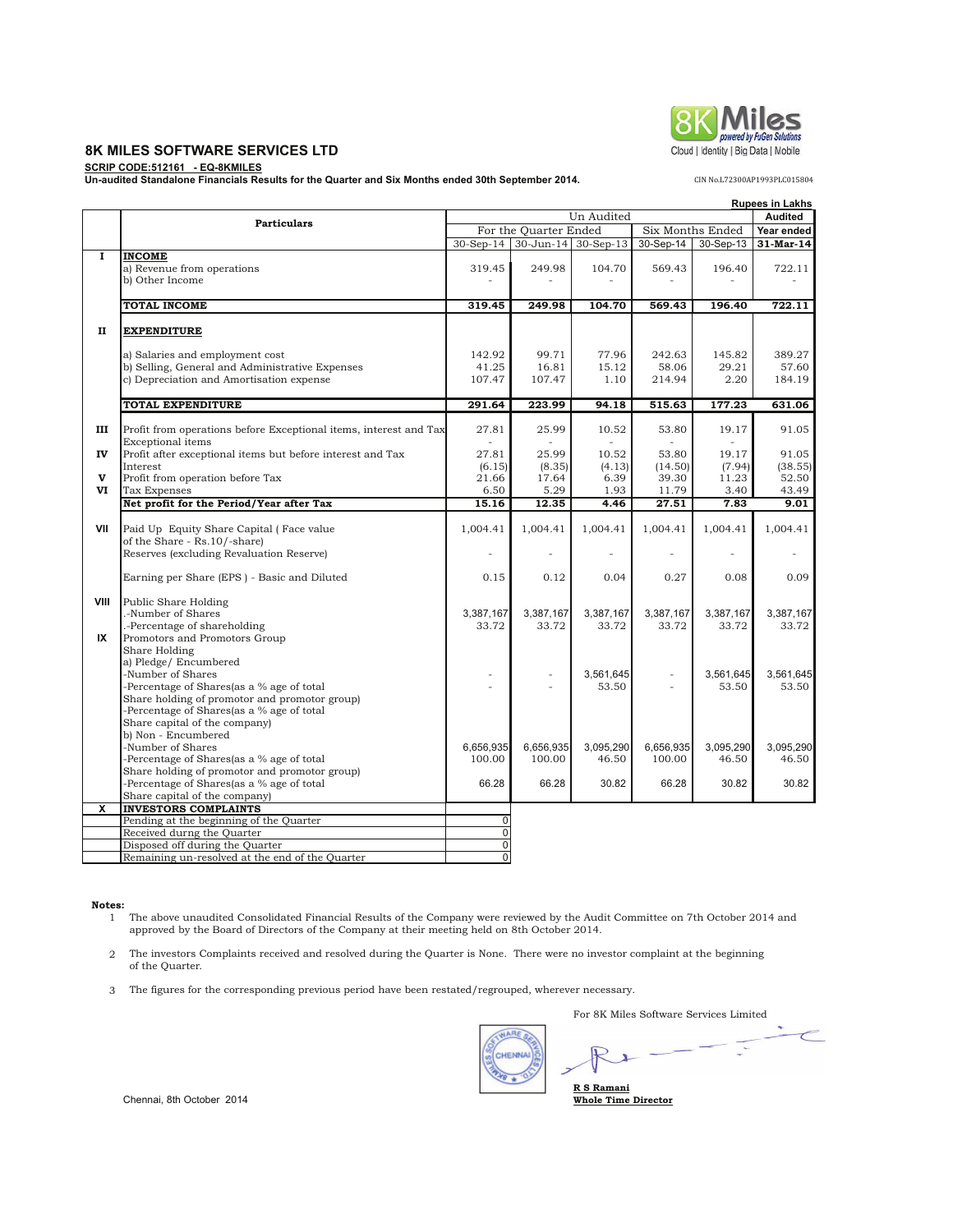

**Value in Rupees**

# **8K MILES SOFTWARE SERVICES LTD SCRIP CODE:512161 - EQ-8KMILES**

**Un-audited Consolidated Statement of Assets and Liabilities**

| Particulars                          | <b>Unaudited</b><br>As<br>At 30.09.2014 | Audited<br>As<br>At 31.03.2014 |
|--------------------------------------|-----------------------------------------|--------------------------------|
| <b>EQUITY AND LIABILITIES</b>        |                                         |                                |
| <b>Shareholders' Funds</b>           |                                         |                                |
| (a) Share capital                    | 100,441,020                             | 100,441,020                    |
| (b) Reserves and Surplus             | 608,906,643                             | 519,616,093                    |
| Sub-Total- Shareholders' Funds       | 709,347,663                             | 620,057,113                    |
| <b>Minority Interest</b>             | 223,389,704                             | 211,261,724                    |
| <b>Non - Current Liabiities</b>      |                                         |                                |
| (a) Long Term Borrowings             | 365,045                                 | 12,298,637                     |
| (b) Deferred Tax Liability (net)     | 4,583,490                               | 4,548,012                      |
| (c) Other long term liabilities      | 25,055,474                              | 82,367,470                     |
| (d) Long Term Provisions             |                                         |                                |
| Sub - Total- Non-Current Liabilities | 30,004,009                              | 99,214,119                     |
| <b>Current Liabilities</b>           |                                         |                                |
| (a) Short Term Borrowings            | 92,814,790                              | 24,820,141                     |
| (b) Trade Payables                   |                                         |                                |
| (c) Other Current Liabilities        | 29,546,391                              | 11,139,223                     |
| (d) Short Term Provisions            | 20,955,665                              | 29,088,083                     |
| Sub - Total - Current Liabilities    | 143,316,846                             | 65,047,447                     |
| TOTAL - EQUITY AND LIABILITIES       | 1,106,058,222                           | 995,580,403                    |
| <b>ASSETS</b>                        |                                         |                                |
| <b>Non-current assets</b>            |                                         |                                |
| (a) Fixed Assets                     |                                         |                                |
| (i) Tangible Assets                  | 15,236,383                              | 8,504,758                      |
| (ii) Intangible Assets               | 571,282,774                             | 514,028,660                    |
| (iii) Product under development      | 175,041,595                             | 195,807,693                    |
|                                      | 761,560,752                             | 718,341,111                    |
| (b) Non-Current Investments          |                                         |                                |
| (c) Deferred Tax Assets (net)        |                                         |                                |
| (d) Long Term Loans and Advances     | 1,996,234                               | 2,797,808                      |
| (e) Other Non-Current Assets         | 63,372,793                              | 63,372,793                     |
|                                      | 65,369,027                              | 66,170,601                     |
| Sub-Total - Non-current assets       | 826,929,779                             | 784,511,712                    |
| <b>Current assets</b>                |                                         |                                |
| (a) Current Investments              |                                         |                                |
| (b) Inventories                      |                                         |                                |
| (c) Trade Receivables                | 212,612,794                             | 134, 172, 974                  |
| (d) Cash and Cash Equivalents        | 48,568,992                              | 48,343,208                     |
| (e) Short Term Loans and Advances    | 13,985,919                              | 24,987,967                     |
| (f) Other Current Assets             | 3,960,738                               | 3,564,542                      |
| Sub - Total - Current assets         | 279,128,443                             | 211,068,691                    |
| <b>TOTAL ASSETS</b>                  | 1,106,058,222                           | 995,580,403                    |
|                                      |                                         |                                |



୕ଚ